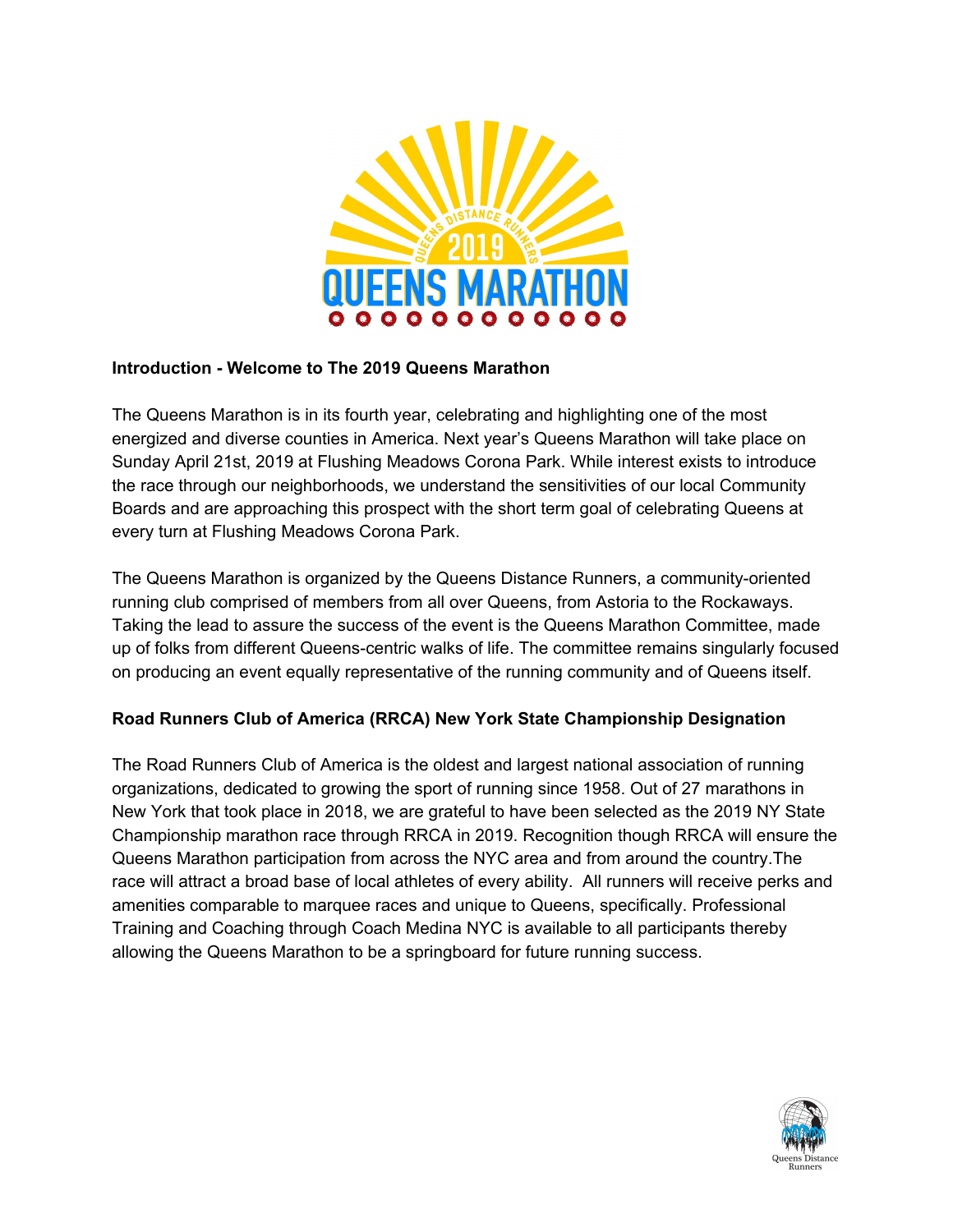## **Reaching Out to the Running Community**

The Queens Marathon is extending invitations to all local running clubs throughout Queens and the NYC area to participate in the event. Running clubs have a long history of helping individual runners achieve their fitness goals in a friendly and social atmosphere.

We're also offering access to training from Coach Medina NYC. Coach Luciano Medina is a USATF (USA Track & Field) Level 3 / IAAF (International Association of Athletics Federations) Level 5 Elite coach and has helped runners achieve their goals since 2014. Coach Medina NYC is offering a menu of training programs specific to the Queens Marathon that offer virtual coaching, in-person group training, and additional guidance with strength- and cross-training, nutrition, and more.

### **Charities and Giving**

The Queens Marathon is proud to associate itself with a broad spectrum of Queens-based charities. The Queens Marathon will provide a spotlight on several official charities. Runners will have the chance to fundraise on behalf of their favorite charity. Giving back to the community is central to our mission and will help make the Queens Marathon a truly community-based event.

Local charities supported by the Queens Marathon include: Achilles International Queens; Queens Centers For Progress; Queens Community House; The QueensWay.

### **#ItsInQueens**

The Queens Marathon is also proud to associate itself with Queens-based organizations and businesses. This will ensure our place as a community event that all Queens residents can get behind, whether they're a runner or not.

Local organizations supported by the Queens Marathon include: Queens Economic Development Corporation (Queens Tourism Council); Queens Community House, Queens Theatre, NY Mets, Queens County Savings Bank; and dozens of unique "Mom & Pop" businesses throughout the borough of which we will list in the coming weeks.

# **The World Is Waiting**

The fourth Queens Marathon, presented by Queens Distance Runners with significant support from the local community and the running community at large, will be the best ever. We're eager to provide The World's Borough with the event it deserves by celebrating Queens on the world stage. Our slogan "The World Is Waiting" has a two-fold meaning. The race is an individual runner's springboard to future marathon success and it will bring a lifetime of distance running conquests throughout the globe, from New York to Boston to Berlin and beyond. The slogan